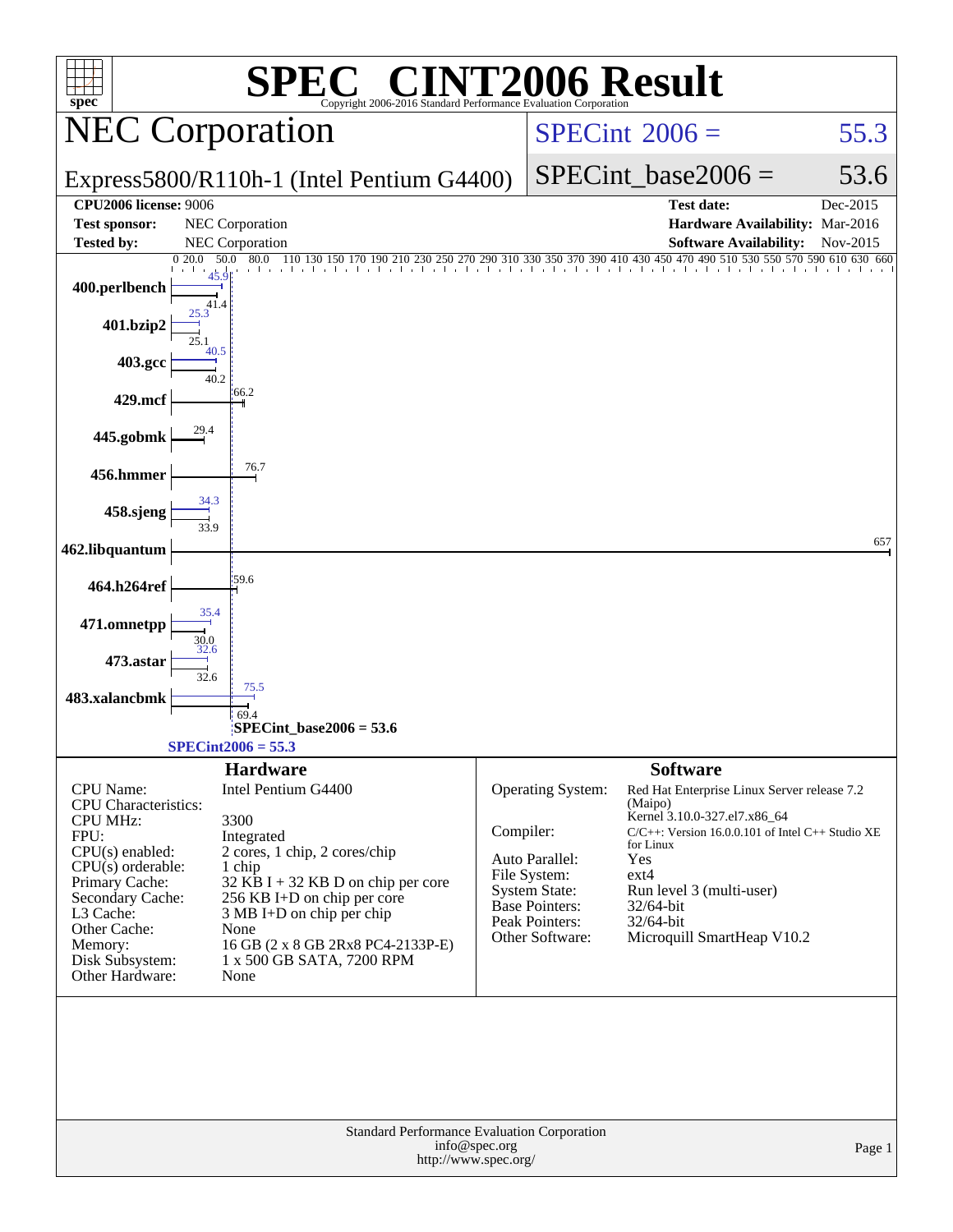

# NEC Corporation

### $SPECint2006 = 55.3$  $SPECint2006 = 55.3$

Express5800/R110h-1 (Intel Pentium G4400)

SPECint base2006 =  $53.6$ 

#### **[CPU2006 license:](http://www.spec.org/auto/cpu2006/Docs/result-fields.html#CPU2006license)** 9006 **[Test date:](http://www.spec.org/auto/cpu2006/Docs/result-fields.html#Testdate)** Dec-2015

**[Test sponsor:](http://www.spec.org/auto/cpu2006/Docs/result-fields.html#Testsponsor)** NEC Corporation **[Hardware Availability:](http://www.spec.org/auto/cpu2006/Docs/result-fields.html#HardwareAvailability)** Mar-2016 **[Tested by:](http://www.spec.org/auto/cpu2006/Docs/result-fields.html#Testedby)** NEC Corporation **[Software Availability:](http://www.spec.org/auto/cpu2006/Docs/result-fields.html#SoftwareAvailability)** Nov-2015

#### **[Results Table](http://www.spec.org/auto/cpu2006/Docs/result-fields.html#ResultsTable)**

|                    | <b>Base</b>                                                                                              |              |                |              |                |              | <b>Peak</b>    |              |                |              |                |              |  |
|--------------------|----------------------------------------------------------------------------------------------------------|--------------|----------------|--------------|----------------|--------------|----------------|--------------|----------------|--------------|----------------|--------------|--|
| <b>Benchmark</b>   | <b>Seconds</b>                                                                                           | <b>Ratio</b> | <b>Seconds</b> | <b>Ratio</b> | <b>Seconds</b> | <b>Ratio</b> | <b>Seconds</b> | <b>Ratio</b> | <b>Seconds</b> | <b>Ratio</b> | <b>Seconds</b> | <b>Ratio</b> |  |
| 400.perlbench      | 235                                                                                                      | 41.5         | 236            | 41.4         | 237            | 41.2         | 213            | 45.9         | 215            | 45.4         | 212            | 46.1         |  |
| 401.bzip2          | 384                                                                                                      | 25.2         | 384            | 25.1         | 385            | 25.1         | 382            | 25.3         | 382            | 25.2         | 381            | 25.3         |  |
| $403.\mathrm{gcc}$ | 200                                                                                                      | 40.2         | 201            | 40.1         | 199            | 40.4         | <u>199</u>     | 40.5         | 199            | 40.6         | 199            | 40.5         |  |
| $429$ .mcf         | 140                                                                                                      | 64.9         | 137            | 66.4         | 138            | 66.2         | 140            | 64.9         | 137            | 66.4         | 138            | 66.2         |  |
| $445$ .gobmk       | 356                                                                                                      | 29.4         | 356            | 29.4         | 357            | 29.4         | 356            | 29.4         | 356            | 29.4         | 357            | 29.4         |  |
| 456.hmmer          | 122                                                                                                      | 76.7         | 122            | 76.7         | 122            | 76.7         | 122            | 76.7         | 122            | 76.7         | 122            | 76.7         |  |
| $458$ .sjeng       | 357                                                                                                      | 33.9         | 357            | 33.9         | 357            | 33.9         | 352            | 34.3         | 352            | 34.4         | 352            | 34.3         |  |
| 462.libquantum     | 31.5                                                                                                     | 657          | 31.5           | 657          | 31.5           | 658          | 31.5           | 657          | 31.5           | 657          | 31.5           | 658          |  |
| 464.h264ref        | 371                                                                                                      | 59.7         | 371            | 59.6         | 371            | 59.6         | 371            | 59.7         | 371            | 59.6         | 371            | 59.6         |  |
| 471.omnetpp        | 208                                                                                                      | 30.1         | 209            | 29.9         | 209            | 30.0         | 177            | 35.4         | 177            | 35.4         | 176            | 35.5         |  |
| $473$ . astar      | 216                                                                                                      | 32.6         | 215            | 32.6         | 215            | 32.6         | 215            | 32.6         | 215            | 32.6         | 215            | 32.6         |  |
| 483.xalancbmk      | 99.4                                                                                                     | 69.4         | 98.7           | 69.9         | 99.4           | 69.4         | 91.4           | 75.5         | 91.5           | 75.4         | 91.2           | 75.7         |  |
|                    | Results appear in the order in which they were run. Bold underlined text indicates a median measurement. |              |                |              |                |              |                |              |                |              |                |              |  |

#### **[Submit Notes](http://www.spec.org/auto/cpu2006/Docs/result-fields.html#SubmitNotes)**

The config file option 'submit' was used.

#### **[Operating System Notes](http://www.spec.org/auto/cpu2006/Docs/result-fields.html#OperatingSystemNotes)**

Stack size set to unlimited using "ulimit -s unlimited"

#### **[Platform Notes](http://www.spec.org/auto/cpu2006/Docs/result-fields.html#PlatformNotes)**

 BIOS Settings: Power Management Policy: Custom Energy Performance: Performance

#### **[General Notes](http://www.spec.org/auto/cpu2006/Docs/result-fields.html#GeneralNotes)**

Environment variables set by runspec before the start of the run:  $KMP_A$ FFINITY = "granularity=fine, scatter" LD\_LIBRARY\_PATH = "/home/cpu2006/libs/32:/home/cpu2006/libs/64:/home/cpu2006/sh" OMP\_NUM\_THREADS = "2"

 Binaries compiled on a system with 1x Intel Core i5-4670K CPU + 32GB memory using RedHat EL 7.1 Transparent Huge Pages enabled with: echo always > /sys/kernel/mm/transparent\_hugepage/enabled

> Standard Performance Evaluation Corporation [info@spec.org](mailto:info@spec.org) <http://www.spec.org/>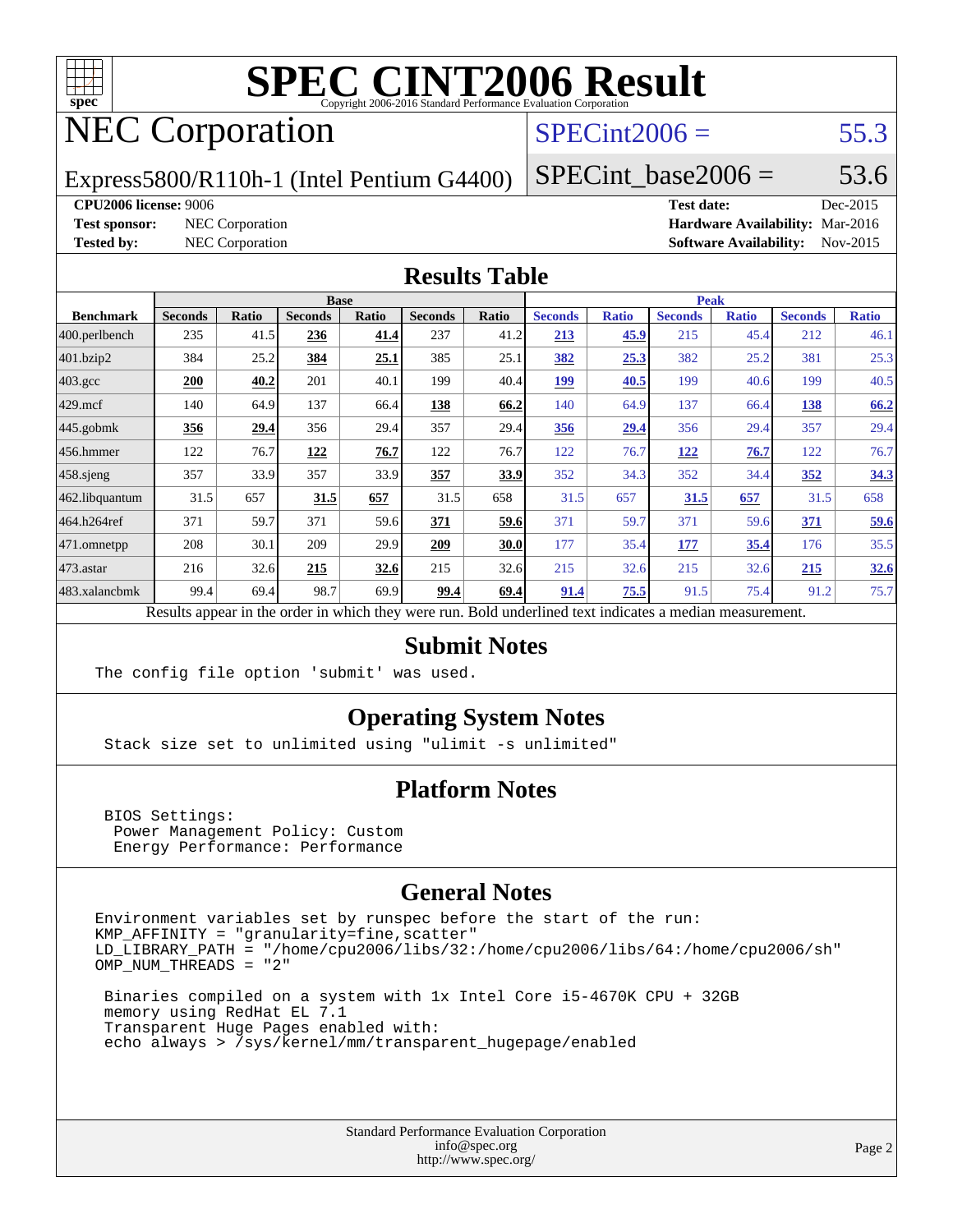

## NEC Corporation

 $SPECint2006 = 55.3$  $SPECint2006 = 55.3$ 

Express5800/R110h-1 (Intel Pentium G4400)

**[Test sponsor:](http://www.spec.org/auto/cpu2006/Docs/result-fields.html#Testsponsor)** NEC Corporation **[Hardware Availability:](http://www.spec.org/auto/cpu2006/Docs/result-fields.html#HardwareAvailability)** Mar-2016 **[Tested by:](http://www.spec.org/auto/cpu2006/Docs/result-fields.html#Testedby)** NEC Corporation **[Software Availability:](http://www.spec.org/auto/cpu2006/Docs/result-fields.html#SoftwareAvailability)** Nov-2015

SPECint base2006 =  $53.6$ **[CPU2006 license:](http://www.spec.org/auto/cpu2006/Docs/result-fields.html#CPU2006license)** 9006 **[Test date:](http://www.spec.org/auto/cpu2006/Docs/result-fields.html#Testdate)** Dec-2015

#### **[Base Compiler Invocation](http://www.spec.org/auto/cpu2006/Docs/result-fields.html#BaseCompilerInvocation)**

[C benchmarks](http://www.spec.org/auto/cpu2006/Docs/result-fields.html#Cbenchmarks):  $\text{icc}$   $-\text{m64}$ 

[C++ benchmarks:](http://www.spec.org/auto/cpu2006/Docs/result-fields.html#CXXbenchmarks) [icpc -m64](http://www.spec.org/cpu2006/results/res2016q1/cpu2006-20160125-38815.flags.html#user_CXXbase_intel_icpc_64bit_fc66a5337ce925472a5c54ad6a0de310)

#### **[Base Portability Flags](http://www.spec.org/auto/cpu2006/Docs/result-fields.html#BasePortabilityFlags)**

 400.perlbench: [-DSPEC\\_CPU\\_LP64](http://www.spec.org/cpu2006/results/res2016q1/cpu2006-20160125-38815.flags.html#b400.perlbench_basePORTABILITY_DSPEC_CPU_LP64) [-DSPEC\\_CPU\\_LINUX\\_X64](http://www.spec.org/cpu2006/results/res2016q1/cpu2006-20160125-38815.flags.html#b400.perlbench_baseCPORTABILITY_DSPEC_CPU_LINUX_X64) 401.bzip2: [-DSPEC\\_CPU\\_LP64](http://www.spec.org/cpu2006/results/res2016q1/cpu2006-20160125-38815.flags.html#suite_basePORTABILITY401_bzip2_DSPEC_CPU_LP64) 403.gcc: [-DSPEC\\_CPU\\_LP64](http://www.spec.org/cpu2006/results/res2016q1/cpu2006-20160125-38815.flags.html#suite_basePORTABILITY403_gcc_DSPEC_CPU_LP64) 429.mcf: [-DSPEC\\_CPU\\_LP64](http://www.spec.org/cpu2006/results/res2016q1/cpu2006-20160125-38815.flags.html#suite_basePORTABILITY429_mcf_DSPEC_CPU_LP64) 445.gobmk: [-DSPEC\\_CPU\\_LP64](http://www.spec.org/cpu2006/results/res2016q1/cpu2006-20160125-38815.flags.html#suite_basePORTABILITY445_gobmk_DSPEC_CPU_LP64) 456.hmmer: [-DSPEC\\_CPU\\_LP64](http://www.spec.org/cpu2006/results/res2016q1/cpu2006-20160125-38815.flags.html#suite_basePORTABILITY456_hmmer_DSPEC_CPU_LP64) 458.sjeng: [-DSPEC\\_CPU\\_LP64](http://www.spec.org/cpu2006/results/res2016q1/cpu2006-20160125-38815.flags.html#suite_basePORTABILITY458_sjeng_DSPEC_CPU_LP64) 462.libquantum: [-DSPEC\\_CPU\\_LP64](http://www.spec.org/cpu2006/results/res2016q1/cpu2006-20160125-38815.flags.html#suite_basePORTABILITY462_libquantum_DSPEC_CPU_LP64) [-DSPEC\\_CPU\\_LINUX](http://www.spec.org/cpu2006/results/res2016q1/cpu2006-20160125-38815.flags.html#b462.libquantum_baseCPORTABILITY_DSPEC_CPU_LINUX) 464.h264ref: [-DSPEC\\_CPU\\_LP64](http://www.spec.org/cpu2006/results/res2016q1/cpu2006-20160125-38815.flags.html#suite_basePORTABILITY464_h264ref_DSPEC_CPU_LP64) 471.omnetpp: [-DSPEC\\_CPU\\_LP64](http://www.spec.org/cpu2006/results/res2016q1/cpu2006-20160125-38815.flags.html#suite_basePORTABILITY471_omnetpp_DSPEC_CPU_LP64) 473.astar: [-DSPEC\\_CPU\\_LP64](http://www.spec.org/cpu2006/results/res2016q1/cpu2006-20160125-38815.flags.html#suite_basePORTABILITY473_astar_DSPEC_CPU_LP64) 483.xalancbmk: [-DSPEC\\_CPU\\_LP64](http://www.spec.org/cpu2006/results/res2016q1/cpu2006-20160125-38815.flags.html#suite_basePORTABILITY483_xalancbmk_DSPEC_CPU_LP64) [-DSPEC\\_CPU\\_LINUX](http://www.spec.org/cpu2006/results/res2016q1/cpu2006-20160125-38815.flags.html#b483.xalancbmk_baseCXXPORTABILITY_DSPEC_CPU_LINUX)

#### **[Base Optimization Flags](http://www.spec.org/auto/cpu2006/Docs/result-fields.html#BaseOptimizationFlags)**

[C benchmarks](http://www.spec.org/auto/cpu2006/Docs/result-fields.html#Cbenchmarks):

[-xSSE4.2](http://www.spec.org/cpu2006/results/res2016q1/cpu2006-20160125-38815.flags.html#user_CCbase_f-xSSE42_f91528193cf0b216347adb8b939d4107) [-ipo](http://www.spec.org/cpu2006/results/res2016q1/cpu2006-20160125-38815.flags.html#user_CCbase_f-ipo) [-O3](http://www.spec.org/cpu2006/results/res2016q1/cpu2006-20160125-38815.flags.html#user_CCbase_f-O3) [-no-prec-div](http://www.spec.org/cpu2006/results/res2016q1/cpu2006-20160125-38815.flags.html#user_CCbase_f-no-prec-div) [-parallel](http://www.spec.org/cpu2006/results/res2016q1/cpu2006-20160125-38815.flags.html#user_CCbase_f-parallel) [-opt-prefetch](http://www.spec.org/cpu2006/results/res2016q1/cpu2006-20160125-38815.flags.html#user_CCbase_f-opt-prefetch) [-auto-p32](http://www.spec.org/cpu2006/results/res2016q1/cpu2006-20160125-38815.flags.html#user_CCbase_f-auto-p32)

[C++ benchmarks:](http://www.spec.org/auto/cpu2006/Docs/result-fields.html#CXXbenchmarks)

[-xSSE4.2](http://www.spec.org/cpu2006/results/res2016q1/cpu2006-20160125-38815.flags.html#user_CXXbase_f-xSSE42_f91528193cf0b216347adb8b939d4107) [-ipo](http://www.spec.org/cpu2006/results/res2016q1/cpu2006-20160125-38815.flags.html#user_CXXbase_f-ipo) [-O3](http://www.spec.org/cpu2006/results/res2016q1/cpu2006-20160125-38815.flags.html#user_CXXbase_f-O3) [-no-prec-div](http://www.spec.org/cpu2006/results/res2016q1/cpu2006-20160125-38815.flags.html#user_CXXbase_f-no-prec-div) [-opt-prefetch](http://www.spec.org/cpu2006/results/res2016q1/cpu2006-20160125-38815.flags.html#user_CXXbase_f-opt-prefetch) [-auto-p32](http://www.spec.org/cpu2006/results/res2016q1/cpu2006-20160125-38815.flags.html#user_CXXbase_f-auto-p32) [-Wl,-z,muldefs](http://www.spec.org/cpu2006/results/res2016q1/cpu2006-20160125-38815.flags.html#user_CXXbase_link_force_multiple1_74079c344b956b9658436fd1b6dd3a8a) [-L/sh -lsmartheap64](http://www.spec.org/cpu2006/results/res2016q1/cpu2006-20160125-38815.flags.html#user_CXXbase_SmartHeap64_ed4ef857ce90951921efb0d91eb88472)

#### **[Base Other Flags](http://www.spec.org/auto/cpu2006/Docs/result-fields.html#BaseOtherFlags)**

[C benchmarks](http://www.spec.org/auto/cpu2006/Docs/result-fields.html#Cbenchmarks):

403.gcc: [-Dalloca=\\_alloca](http://www.spec.org/cpu2006/results/res2016q1/cpu2006-20160125-38815.flags.html#b403.gcc_baseEXTRA_CFLAGS_Dalloca_be3056838c12de2578596ca5467af7f3)

### **[Peak Compiler Invocation](http://www.spec.org/auto/cpu2006/Docs/result-fields.html#PeakCompilerInvocation)**

[C benchmarks \(except as noted below\)](http://www.spec.org/auto/cpu2006/Docs/result-fields.html#Cbenchmarksexceptasnotedbelow):  $\text{icc}$  -m64

Continued on next page

Standard Performance Evaluation Corporation [info@spec.org](mailto:info@spec.org) <http://www.spec.org/>

Page 3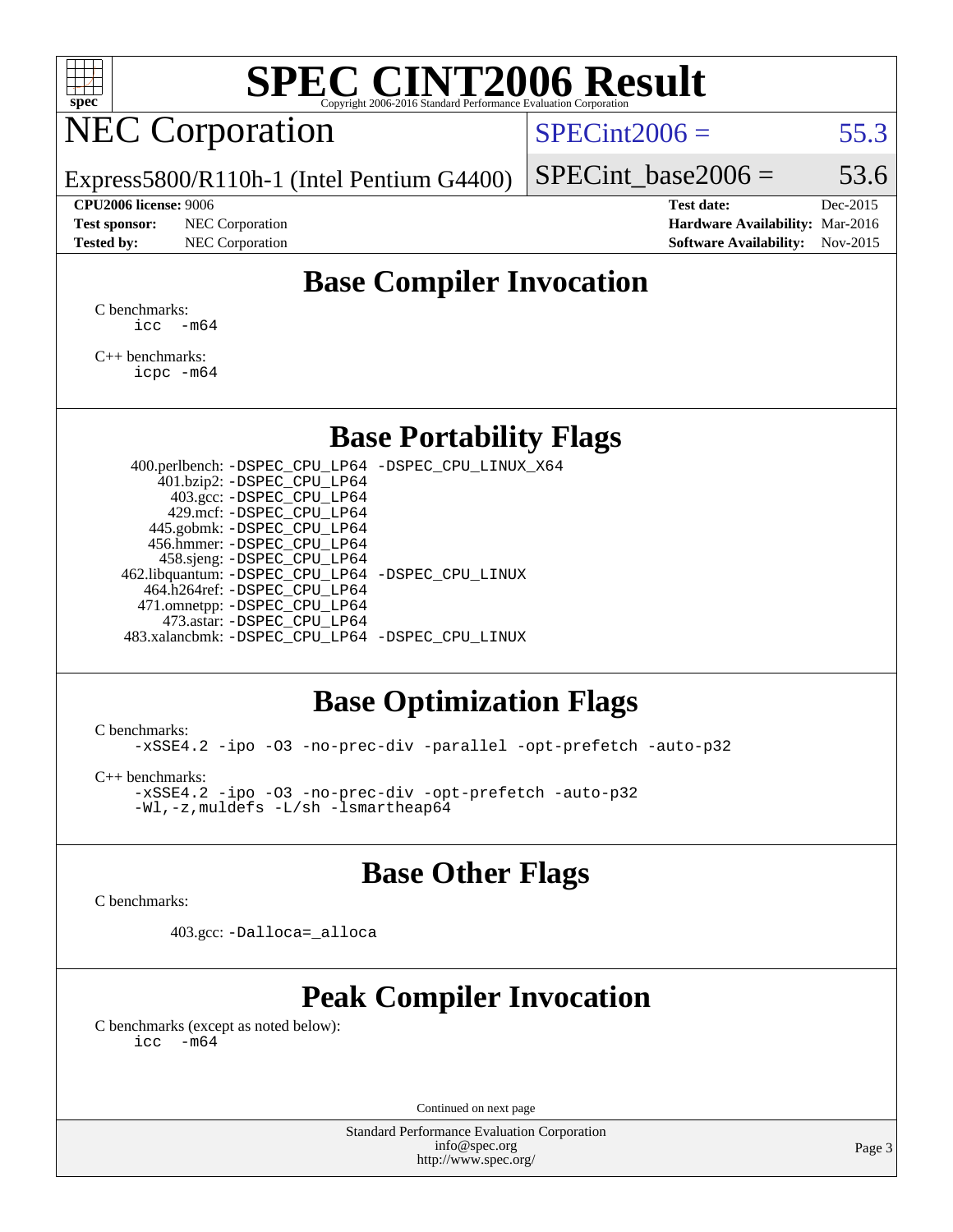

NEC Corporation

 $SPECint2006 = 55.3$  $SPECint2006 = 55.3$ 

Express5800/R110h-1 (Intel Pentium G4400)

SPECint base2006 =  $53.6$ 

**[Test sponsor:](http://www.spec.org/auto/cpu2006/Docs/result-fields.html#Testsponsor)** NEC Corporation **NEC Corporation [Hardware Availability:](http://www.spec.org/auto/cpu2006/Docs/result-fields.html#HardwareAvailability)** Mar-2016

**[CPU2006 license:](http://www.spec.org/auto/cpu2006/Docs/result-fields.html#CPU2006license)** 9006 **[Test date:](http://www.spec.org/auto/cpu2006/Docs/result-fields.html#Testdate)** Dec-2015 [Tested by:](http://www.spec.org/auto/cpu2006/Docs/result-fields.html#Testedby) NEC Corporation **[Software Availability:](http://www.spec.org/auto/cpu2006/Docs/result-fields.html#SoftwareAvailability)** Nov-2015

### **[Peak Compiler Invocation \(Continued\)](http://www.spec.org/auto/cpu2006/Docs/result-fields.html#PeakCompilerInvocation)**

400.perlbench: [icc -m32 -L/opt/intel/compilers\\_and\\_libraries\\_2016/linux/compiler/lib/ia32\\_lin](http://www.spec.org/cpu2006/results/res2016q1/cpu2006-20160125-38815.flags.html#user_peakCCLD400_perlbench_intel_icc_e10256ba5924b668798078a321b0cb3f)

[C++ benchmarks \(except as noted below\):](http://www.spec.org/auto/cpu2006/Docs/result-fields.html#CXXbenchmarksexceptasnotedbelow)

[icpc -m32 -L/opt/intel/compilers\\_and\\_libraries\\_2016/linux/compiler/lib/ia32\\_lin](http://www.spec.org/cpu2006/results/res2016q1/cpu2006-20160125-38815.flags.html#user_CXXpeak_intel_icpc_b4f50a394bdb4597aa5879c16bc3f5c5)

473.astar: [icpc -m64](http://www.spec.org/cpu2006/results/res2016q1/cpu2006-20160125-38815.flags.html#user_peakCXXLD473_astar_intel_icpc_64bit_fc66a5337ce925472a5c54ad6a0de310)

### **[Peak Portability Flags](http://www.spec.org/auto/cpu2006/Docs/result-fields.html#PeakPortabilityFlags)**

 400.perlbench: [-D\\_FILE\\_OFFSET\\_BITS=64](http://www.spec.org/cpu2006/results/res2016q1/cpu2006-20160125-38815.flags.html#user_peakPORTABILITY400_perlbench_file_offset_bits_64_438cf9856305ebd76870a2c6dc2689ab) [-DSPEC\\_CPU\\_LINUX\\_IA32](http://www.spec.org/cpu2006/results/res2016q1/cpu2006-20160125-38815.flags.html#b400.perlbench_peakCPORTABILITY_DSPEC_CPU_LINUX_IA32) 401.bzip2: [-DSPEC\\_CPU\\_LP64](http://www.spec.org/cpu2006/results/res2016q1/cpu2006-20160125-38815.flags.html#suite_peakPORTABILITY401_bzip2_DSPEC_CPU_LP64) 403.gcc: [-DSPEC\\_CPU\\_LP64](http://www.spec.org/cpu2006/results/res2016q1/cpu2006-20160125-38815.flags.html#suite_peakPORTABILITY403_gcc_DSPEC_CPU_LP64) 429.mcf: [-DSPEC\\_CPU\\_LP64](http://www.spec.org/cpu2006/results/res2016q1/cpu2006-20160125-38815.flags.html#suite_peakPORTABILITY429_mcf_DSPEC_CPU_LP64) 445.gobmk: [-DSPEC\\_CPU\\_LP64](http://www.spec.org/cpu2006/results/res2016q1/cpu2006-20160125-38815.flags.html#suite_peakPORTABILITY445_gobmk_DSPEC_CPU_LP64) 456.hmmer: [-DSPEC\\_CPU\\_LP64](http://www.spec.org/cpu2006/results/res2016q1/cpu2006-20160125-38815.flags.html#suite_peakPORTABILITY456_hmmer_DSPEC_CPU_LP64) 458.sjeng: [-DSPEC\\_CPU\\_LP64](http://www.spec.org/cpu2006/results/res2016q1/cpu2006-20160125-38815.flags.html#suite_peakPORTABILITY458_sjeng_DSPEC_CPU_LP64) 462.libquantum: [-DSPEC\\_CPU\\_LP64](http://www.spec.org/cpu2006/results/res2016q1/cpu2006-20160125-38815.flags.html#suite_peakPORTABILITY462_libquantum_DSPEC_CPU_LP64) [-DSPEC\\_CPU\\_LINUX](http://www.spec.org/cpu2006/results/res2016q1/cpu2006-20160125-38815.flags.html#b462.libquantum_peakCPORTABILITY_DSPEC_CPU_LINUX) 464.h264ref: [-DSPEC\\_CPU\\_LP64](http://www.spec.org/cpu2006/results/res2016q1/cpu2006-20160125-38815.flags.html#suite_peakPORTABILITY464_h264ref_DSPEC_CPU_LP64) 471.omnetpp: [-D\\_FILE\\_OFFSET\\_BITS=64](http://www.spec.org/cpu2006/results/res2016q1/cpu2006-20160125-38815.flags.html#user_peakPORTABILITY471_omnetpp_file_offset_bits_64_438cf9856305ebd76870a2c6dc2689ab) 473.astar: [-DSPEC\\_CPU\\_LP64](http://www.spec.org/cpu2006/results/res2016q1/cpu2006-20160125-38815.flags.html#suite_peakPORTABILITY473_astar_DSPEC_CPU_LP64) 483.xalancbmk: [-D\\_FILE\\_OFFSET\\_BITS=64](http://www.spec.org/cpu2006/results/res2016q1/cpu2006-20160125-38815.flags.html#user_peakPORTABILITY483_xalancbmk_file_offset_bits_64_438cf9856305ebd76870a2c6dc2689ab) [-DSPEC\\_CPU\\_LINUX](http://www.spec.org/cpu2006/results/res2016q1/cpu2006-20160125-38815.flags.html#b483.xalancbmk_peakCXXPORTABILITY_DSPEC_CPU_LINUX)

### **[Peak Optimization Flags](http://www.spec.org/auto/cpu2006/Docs/result-fields.html#PeakOptimizationFlags)**

<http://www.spec.org/>

```
Standard Performance Evaluation Corporation
                                          info@spec.org
C benchmarks: 
     400.perlbench: -xSSE4.2(pass 2) -prof-gen:threadsafe(pass 1) -ipo(pass 2)
                -03(pass 2)-no-prec-div-par-num-threads=1(pass 1)
                -prof-use(pass 2) -opt-prefetch -ansi-alias
        401.bzip2: -xSSE4.2(pass 2) -prof-gen:threadsafe(pass 1) -ipo(pass 2)
                -O3(pass 2) -no-prec-div -par-num-threads=1(pass 1)
                -prof-use(pass 2) -auto-ilp32 -opt-prefetch -ansi-alias
          403.gcc: -xSSE4.2 -ipo -O3 -no-prec-div -inline-calloc
                -opt-malloc-options=3 -auto-ilp32
         429.mcf: basepeak = yes
       445.gobmk: basepeak = yes
       456.hmmer: basepeak = yes
         458.sjeng: -xSSE4.2(pass 2) -prof-gen:threadsafe(pass 1) -ipo(pass 2)
                -O3(pass 2) -no-prec-div(pass 2) -par-num-threads=1(pass 1)
                -prof-use(pass 2) -unroll4
                                        Continued on next page
```